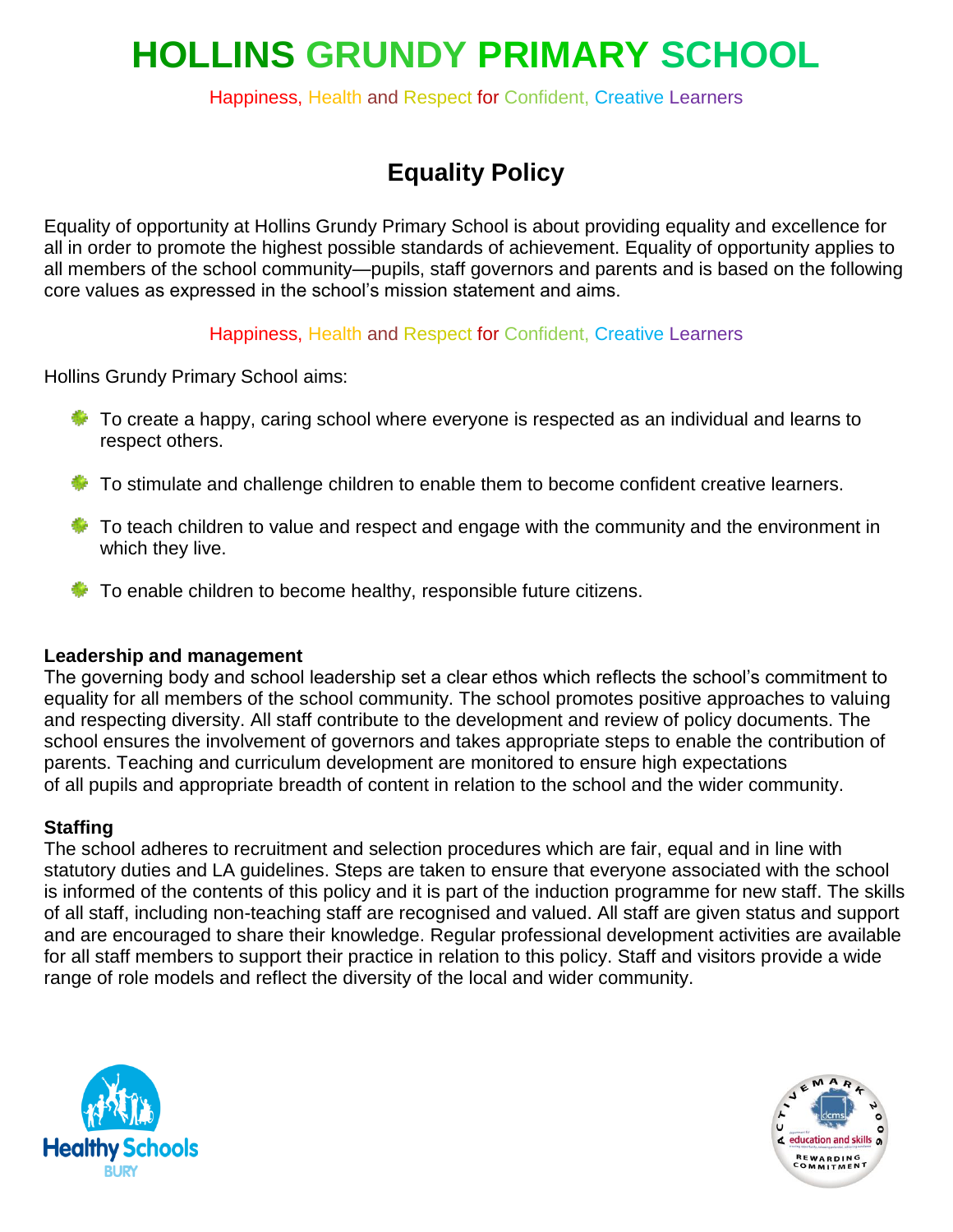# **Curriculum**

The school believes that every child is entitled to a broad, balanced and coherent curriculum. All children have access to the mainstream curriculum which builds on pupils starting points and is differentiated to ensure the inclusion of:

- $\frac{1}{2}$  boys and girls
- pupils learning English as an additional language
- pupils from minority ethnic groups
- pupils who are gifted and talented
- $\bigstar$  pupils with special educational needs
- pupils who are disabled

Each area of the curriculum is planned to incorporate the principles of equality and to promote positive attitudes to diversity. All subjects contribute to the spiritual, moral and cultural development of all pupils. We cater for the interests and capabilities of all pupils and take account of parental preferences related to religion and culture.

# **Teaching and Learning**

Teachers ensure that the classroom is an inclusive environment in which pupils feel all contributions are valued and positive steps are taken to allow all pupils to participate. Teaching is responsive to pupil's different learning styles and takes account of their experiences and starting points, in order to engage all pupils. Pupil grouping in the classroom is planned and varied. Teaching styles include collaborative learning so that pupils appreciate the value of working together. All pupils are encouraged to question, discuss and collaborate in problem solving tasks.

Teachers challenge stereotypes and foster pupil's critical awareness and concepts of fairness, enabling them to detect bias and challenge inequalities. Resources and displays reflect the experience and backgrounds of pupils, promote diversity and challenge stereotypes in all curriculum areas. They are reviewed regularly to ensure that they reflect the inclusive ethos of the school.

#### **Assessment, Pupil Achievement and Progress**

Pupil performance is monitored by formal and informal procedures and is analysed by ethnicity and gender. Monitoring is carried out by the leadership team at regular intervals. Any pattern of underachievement of a particular group is addressed through targeted curriculum planning, teaching and support. The school ensures, where possible, that assessment is free of gender, cultural and social bias. Staff use a range of methods and strategies to assess pupil progress, applying strategies that are appropriate to individual children. Staff have very high expectations of all pupils and they continually challenge them to reach higher standards. The school recognises and values all forms of achievement. Self-assessment provides all pupils with opportunities to take responsibility for their own learning through regular reflection and feedback on their progress.

# **School Ethos**

The school opposes all forms of racism, prejudice and discrimination. The school supports diversity and promotes good personal and community relations. Diversity is recognised as having a positive role to play within the school. All staff foster a positive atmosphere of mutual trust among pupils from all ethnic groups. Clear procedures are in place to ensure that all forms of bullying and harassment, including religious, racist, sexist and homophobic, are dealt with promptly, firmly and consistently and are in line with LA policies and guidance. All forms of harassment are recorded and dealt with in line with relevant school policies.



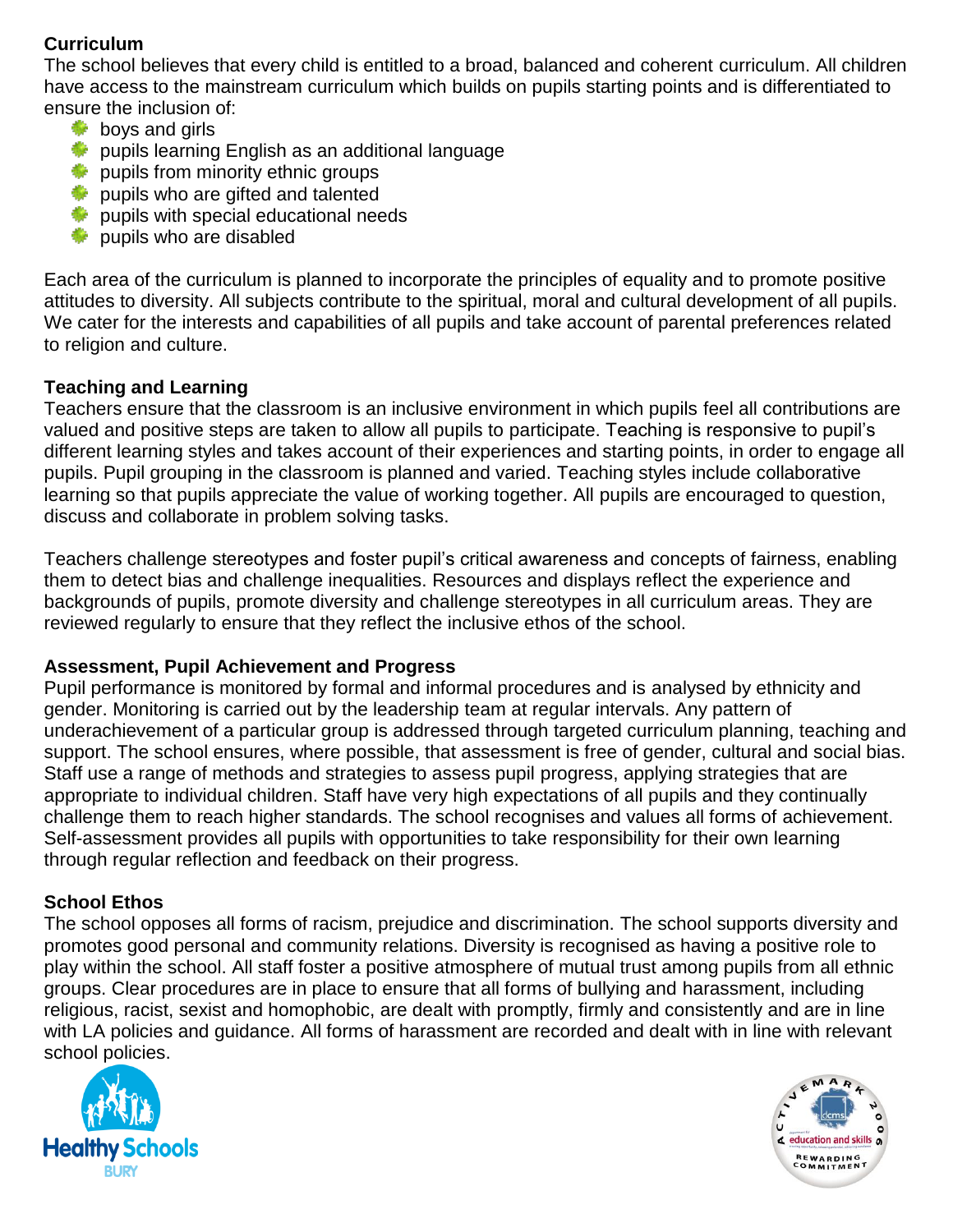# **Behaviour, Discipline and Exclusion**

The school expects high standards of behaviour from all pupils. The school's procedures for disciplining pupils and managing behaviour are fair and applied equally to all. All staff operate consistent systems of rewards and discipline. Pupils, staff and parents are aware of policies and procedures for dealing with harassment. They know that any language or behaviour, which is racist, sexist or potentially damaging to any minority group, is always unacceptable.

### **Admissions and Attendance**

Steps are taken to ensure that the school's admissions process is fair and equitable to all pupils. The school and families are aware of their rights and responsibilities in relation to pupil attendance and absence is always followed up by appropriate personnel who are aware of individual issues. Provision is made for leave of absence for religious observation which includes staff as well as pupils. Attendance is monitored by gender, ethnicity, special educational need and background and action is taken in order to address any disparities between different groups of pupils.

#### **Partnership with Parents**

All parents / carers are encouraged to participate at all levels in the full life of the school. Information and meetings for parents are made accessible to all. Support is given to read and interpret newsletters, reports and other documents when this is requested. Progress reports to parents / carers are accessible and appropriate, in order that all parent/ carers have the opportunity to participate fully. Information material for parents/ carers is easily accessible in user friendly language and could be made available in languages and formats other than English if appropriate. The school works in partnership with the parents to address specific incidents and to develop positive attitudes to difference.

# **Responsibilities**

The Governing Body and Head teacher will ensure that the school complies with all relevant equalities legislation. The Governing Body and Head teacher will ensure that the policy and related procedures and strategies are implemented. The Head teacher will ensure that all staff are aware of their responsibilities under the policy.

#### **Monitoring and Reviewing**

This policy is regularly reviewed. It is linked with the school improvement plan and promotes race equality within the school. This policy will be regularly monitored and reviewed to ensure that it does not disadvantage particular sections of the community.



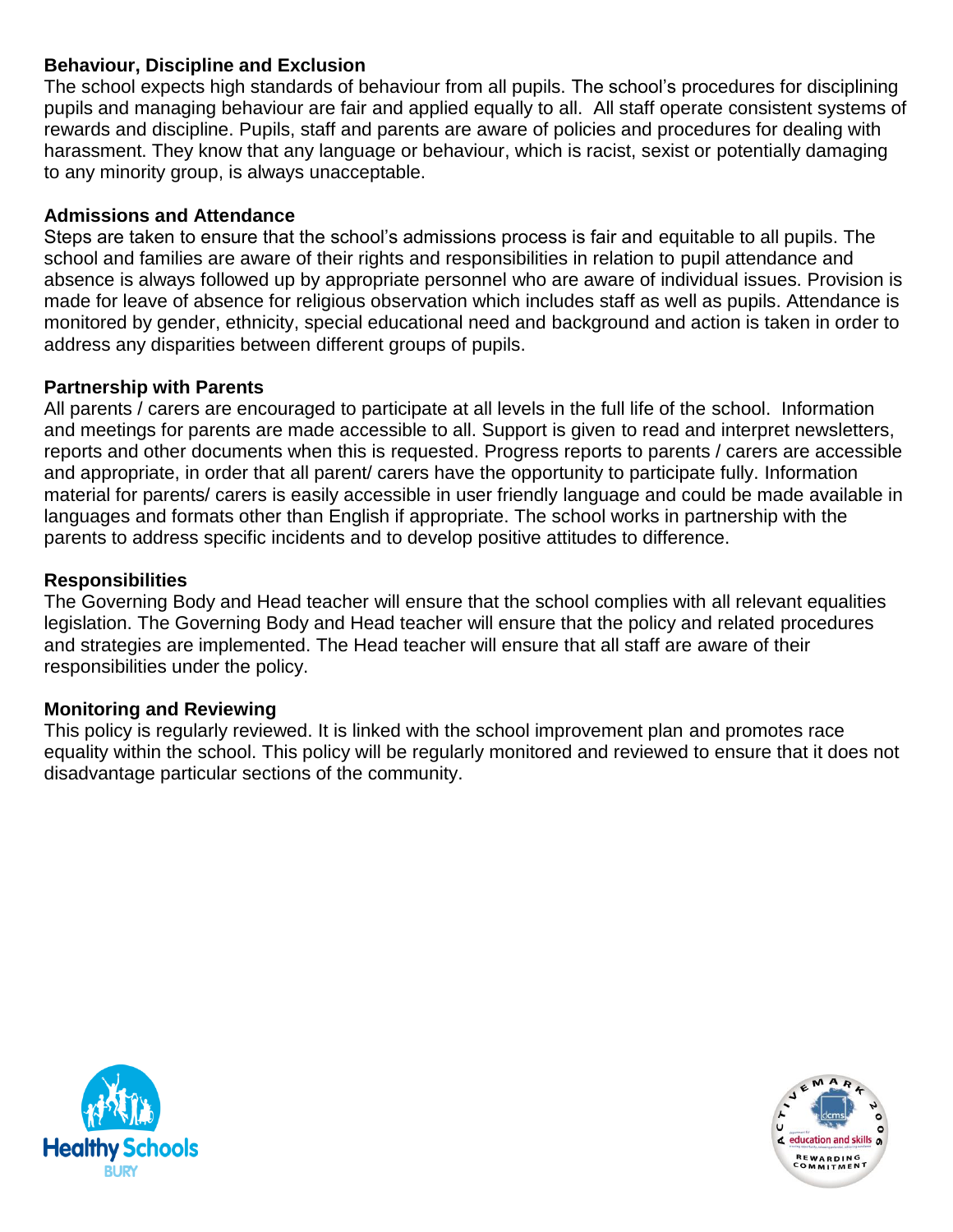# **Race Equality Policy Statement**

# **Introduction**

The Race Relations Amendment Act 2000 places a new GENERAL DUTY on all public authorities to promote race equality. This general duty includes schools. The aim of the general duty is to make race equality central to the way schools work, to how they carry out their work and to all areas of their work. In particular, the general duty should influence all policy-making, service delivery, regulation or enforcement and employment practice.

### The General Duty

Section 71 (1) of the Race Relations Act, as amended, places a GENERAL DUTY on all public authorities, including schools to:

- Eliminate unlawful racial discrimination
- Promote equality of opportunity

• Promote good relations between people of different racial groups

The duty is obligatory and it must be applied to all relevant 'functions' (the full range of duties and powers). All parts of the duty are necessary to fulfil the general duty.

# Specific Duties

As well as the general duty, the Home Secretary may introduce SPECIFIC DUTIES.

The specific duties for schools are to:

- Prepare a policy for promoting race equality
- Prepare an action plan detailing arrangements for fulfilling the general duty
- Maintain a copy of the policy and action plan, fulfilling the duties detailed within them

• Assess the impact of all policies on pupils, staff and parents of different racial groups, in particular, the impact on attainment levels of such pupils

• Monitor, by reference to their impact on staff and parents, the operation of such policies including, in particular, the impact on attainment of levels of such pupils

These specific duties do not replace the general duty but are meant to help schools meet the general duty.

# **Implementing the Policy**

Race equality is essential to Hollins Grundy Primary School's aim to ensure the very highest achievement for all the pupils who attend our school.

Our core responsibilities to race equality are:

A. Governing Body

- **Ensuring that the school complies with Race Relations legislation, including the general and** specific duties
- **Ensuring that the policy and its related procedures and strategies are implemented giving** details of the governor who has lead responsibility for racial equality

B. Headteacher

Along with the governing body, ensuring that the policy and its related procedures and strategies are implemented



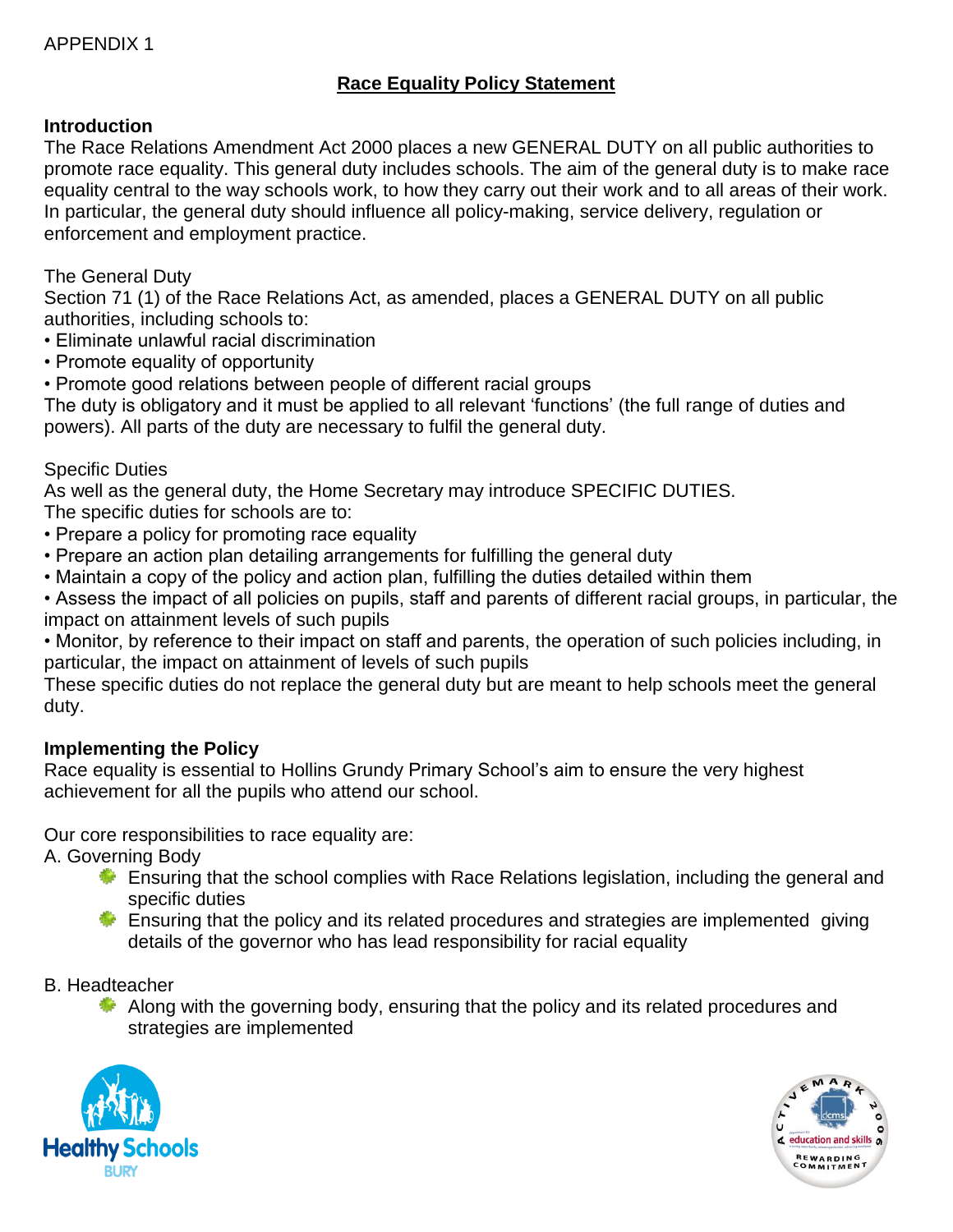**Ensuring that all staff are aware of their responsibilities under the policy and are given** appropriate training and support so that they can fulfil their responsibilities

Reporting all incidents of racist behaviour to the governing body and to the LA

#### C. All Staff

- Dealing with and reporting racist incidents, and knowing how to identify and challenge racial bias and stereotyping
- Not discriminating on racial grounds
- $\triangleq$  Ensuring that pupils from all racial groups have full access to the curriculum
- Promoting racial equality and diversity through teaching and through relations with pupils, staff, parents and the wider community



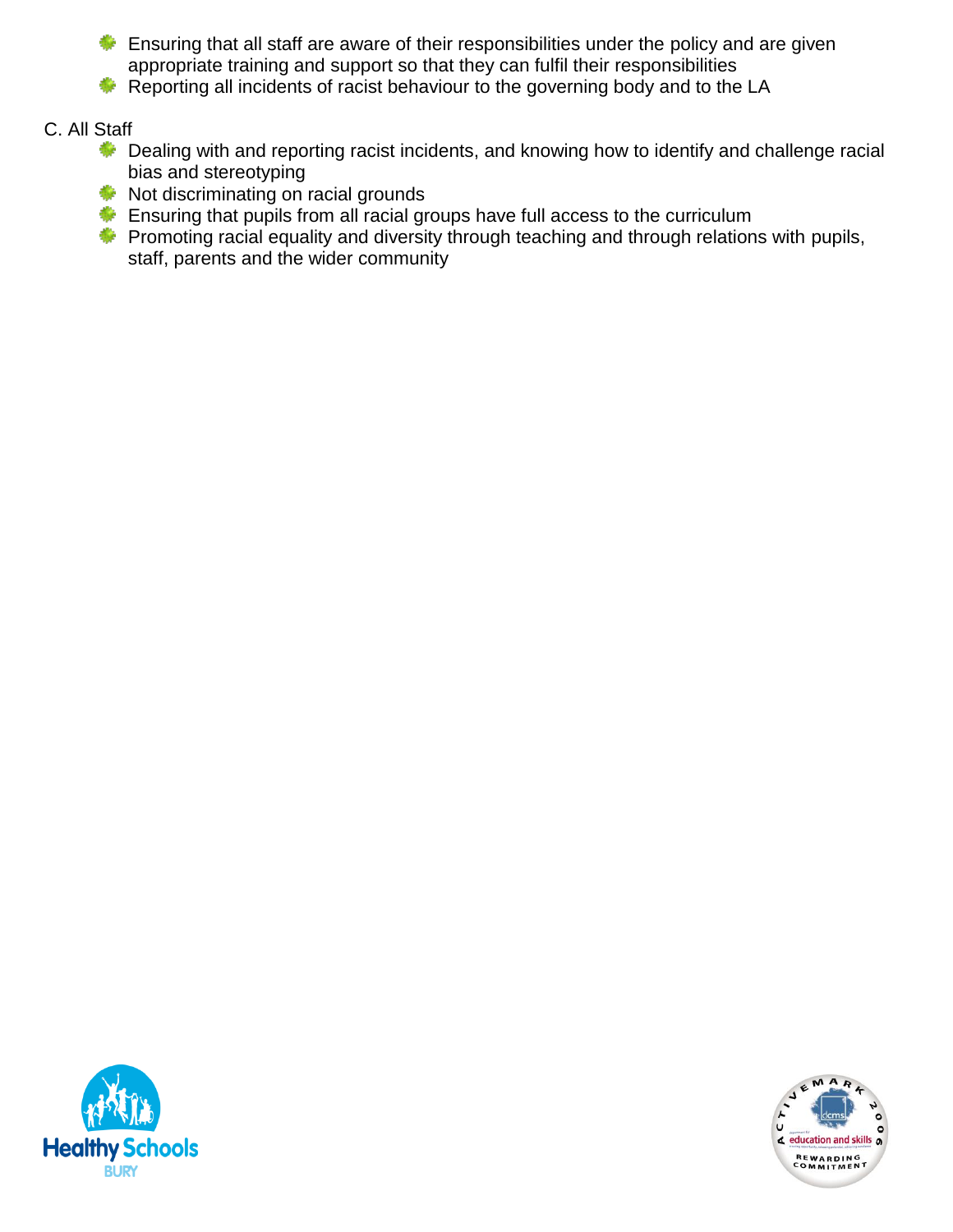#### APPENDIX 2

#### **Gender Equality Policy Statement**

#### **Legal Requirements/Role of Governing Body**

By law, schools have a general duty to promote equality of opportunity between men and women, and to eliminate unlawful sex discrimination and harassment.

They also have specific duties to:

- **F** prepare and publish a gender equality scheme, setting out its objectives (including addressing the causes of any identified gender pay gap) and how the duties will be fulfilled.
- $\bullet$  consult stakeholders on the gender equality objectives
- gather and use information for impact assessments of how the school's current and proposed policies and practices affect gender equality in its workforce and delivery services
- $\ddot{\bullet}$  implement the actions set out in the scheme within three years, reporting against the scheme every year and reviewing it at least every three years.
- This document sets out Hollins Grundy's Gender Equality Policy and Scheme. It sits within our overall Equality Policy, alongside our other specific policies in that area.

#### **Aims**

At Hollins Grundy we aim;

- to provide each pupil with equal access to an education which will enable him or her to utilise his or her talents to the full, regardless of gender, and which achieves the five outcomes in "Every Child Matters"
- to promote gender equality among adults involved within the School, and eliminate any unlawful sex discrimination and harassment, in the employment and pay of staff, the management of volunteers, the work of governors, and relationships with parents and the community
- $\ddot{\bullet}$  to ensure that good gender equality practice permeates all aspects of school life, applies to all children and adults, and offers good role models
- to raise awareness among children and adults of gender equality issues occurring inside or outside the School environment
- $\ddot{\bullet}$  to foster understanding and respect between the sexes
- $\bullet\hspace{0.1cm}$  to monitor the achievement of our aims and objectives, and respond promptly and effectively to any concerns about their achievement.

To meet these aims, we will:

- **EXTERNAL EXTERNAL EXTERNAL EXTERNAL EXTERNAL EXTERNAL EXTERNAL EXTERNAL EXTERNAL EXTERNAL EXTERNAL EXTERNAL EXT** challenging any gender stereotypes
- **\*\*** monitor pupil participation and achievement by gender, within the curriculum and in extracurricular activities, including physical activities and creative and performing arts, and take steps to address any inequalities
- monitor any harassment or bullying of pupils by gender, and take steps to address any inequalities



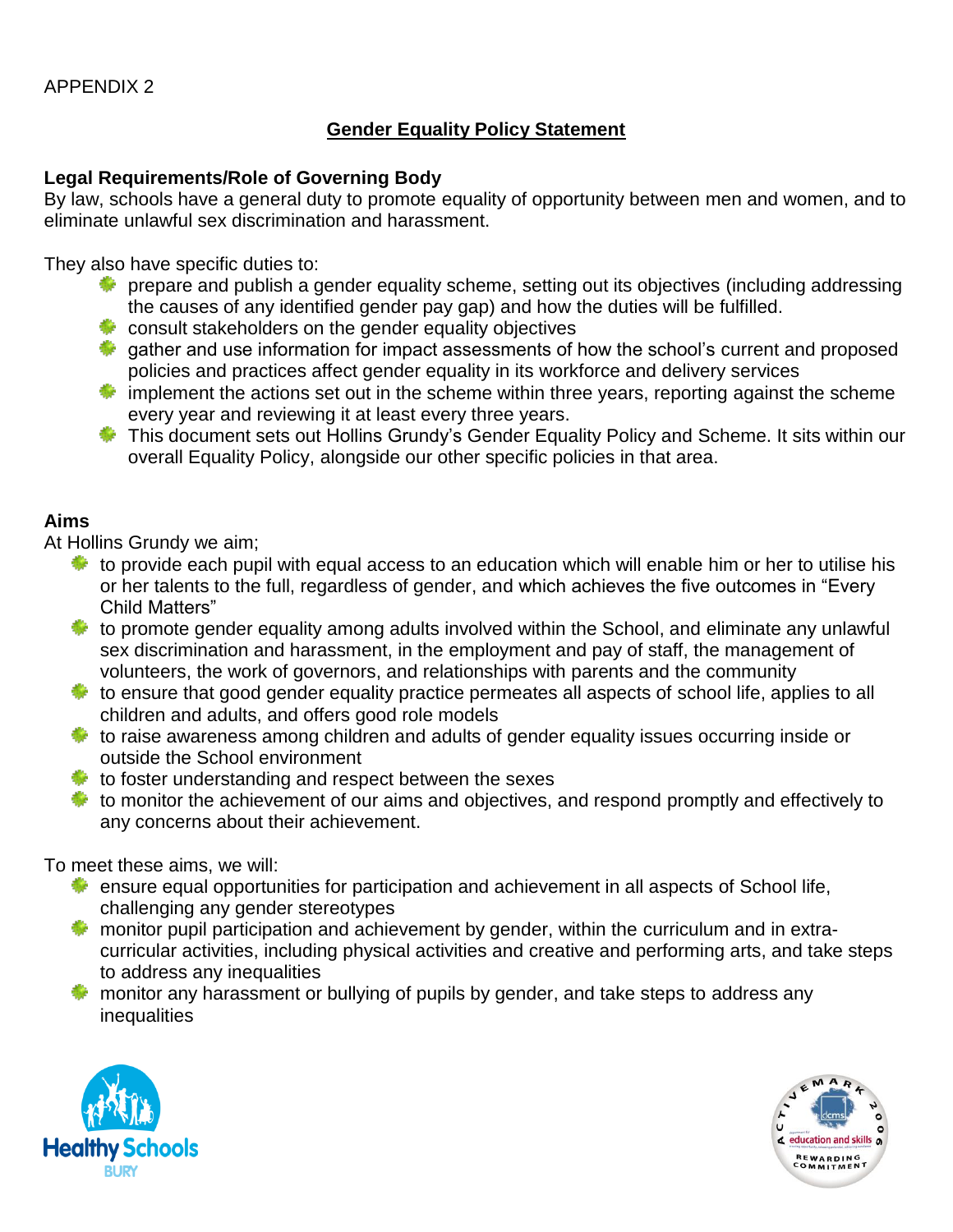- ensure that gender issues are considered when selecting teaching and learning topics, acquiring resources, or making changes in the School's organisation or environment
- $\bullet$  establish and monitor gender equality requirements in our policies on staff recruitment, pay and other conditions, personal development and training, promotion, responsibilities, flexible working, grievance and disciplinary procedures, bullying and harassment; and take steps to address any
- $\triangleq$  inequalities
- **\*\*** ensure that gender equality issues in the work of the governing body, and in the roles and management of volunteers, are reported to the Governing Body
- ensure that gender equality issues are considered, and acted upon, in our accessibility to and 奪 relationships with parents and the wider community.